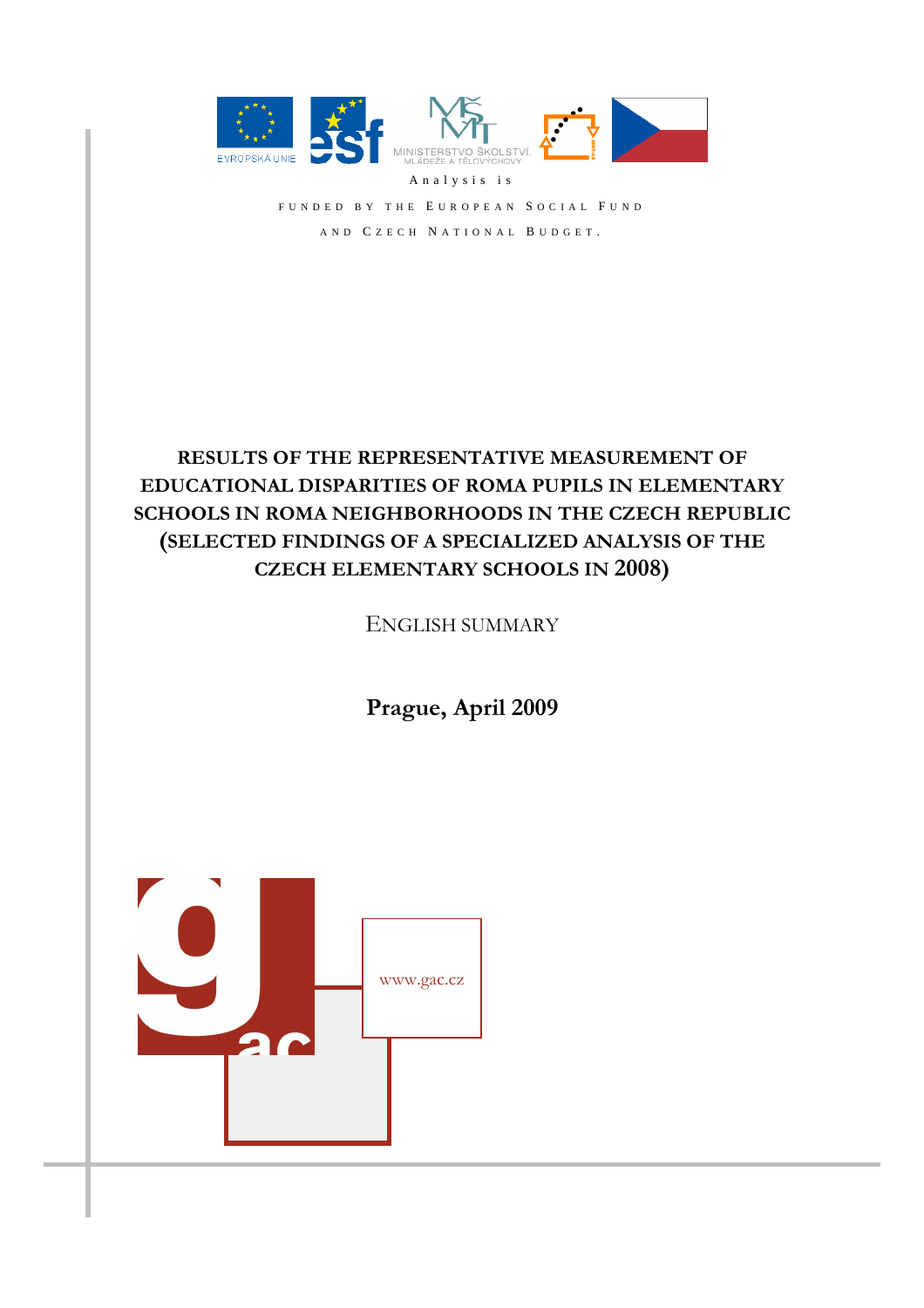

**Roma children who live in the outcast locations have only a half the chance to complete the compulsory school attendance in a class where they started their first grade than their peers.** 

## **1. Technical Information**

The analysis of disparities within the elementary school system between the Roma and non-Roma children was carried out by GAC spol. s r. o. upon public procurement contract granted in 2008 by the Ministry of Education, Youth and Sports of the Czech Republic.

Within the period of October and December 2008, GAC obtained the data concerning the educational paths of 8,462 pupils, both males and females, selected from a representative group of 100 schools out of 396 schools established in socially excluded Roma neighborhoods. One fifth of all children were of Roma origin. With its extent and method of data collection, the research was the very first representative research focused on the education of ethnical minorities in Central and Eastern Europe.

The aim of the project was to provide an image of educational trajectories and chances of Roma pupils from socially disadvantaged environment who attend different types of elementary schools and compare it with the trajectories and chances of their non-Roma peers attending the same schools.

#### **2. Methodology**

The schools were selected through a random sampling and the sample is representative in terms of the region, share of Roma pupils, size of the city and share of common and special schools.

In the common elementary schools, GAC collected anonymous data on pupils, both males and females, who entered the school three, five or eight years ago. In the special schools we worked with the data related to the children who at that time (by the end of school year 2007/2008) completed third, fifth or eight grade, respectively. At each school we obtained the data concerning the children in one up to two classes per each monitored grade. We collected information on the grades of the total of 8,462 pupils for the entire school attendance in Czech language and mathematics, average final report grade, grade evaluating the conduct and information related to behavioral issues, total sum of absence hours and information about fails or departures to another schools.

The fundamental data were amended by the information about the school as a whole, opinions of the managers and teachers on the children and grounds of their problems. The total of 275 pupils were interviewed at 12 schools with the aim to disclose their attitude and motivation to learn, perception of leisure time, preparation for school and professional ambitions.

#### **3. Main Findings**

#### **a. Comparison of Educational Chances**

- ◙ The research proved the existence of uniform unequal educational chances of Roma and non-Roma children, both males and females, which deepen as the school years proceed.
- ◙ In majority population at the schools concerned, one girl out of twenty and one boy out of ten pupils in average who entered the first grade leaves (fails or leaves for a special elementary school) the original class. Among Roma children, however, it is nearly *a half* of the class which leaves the original class.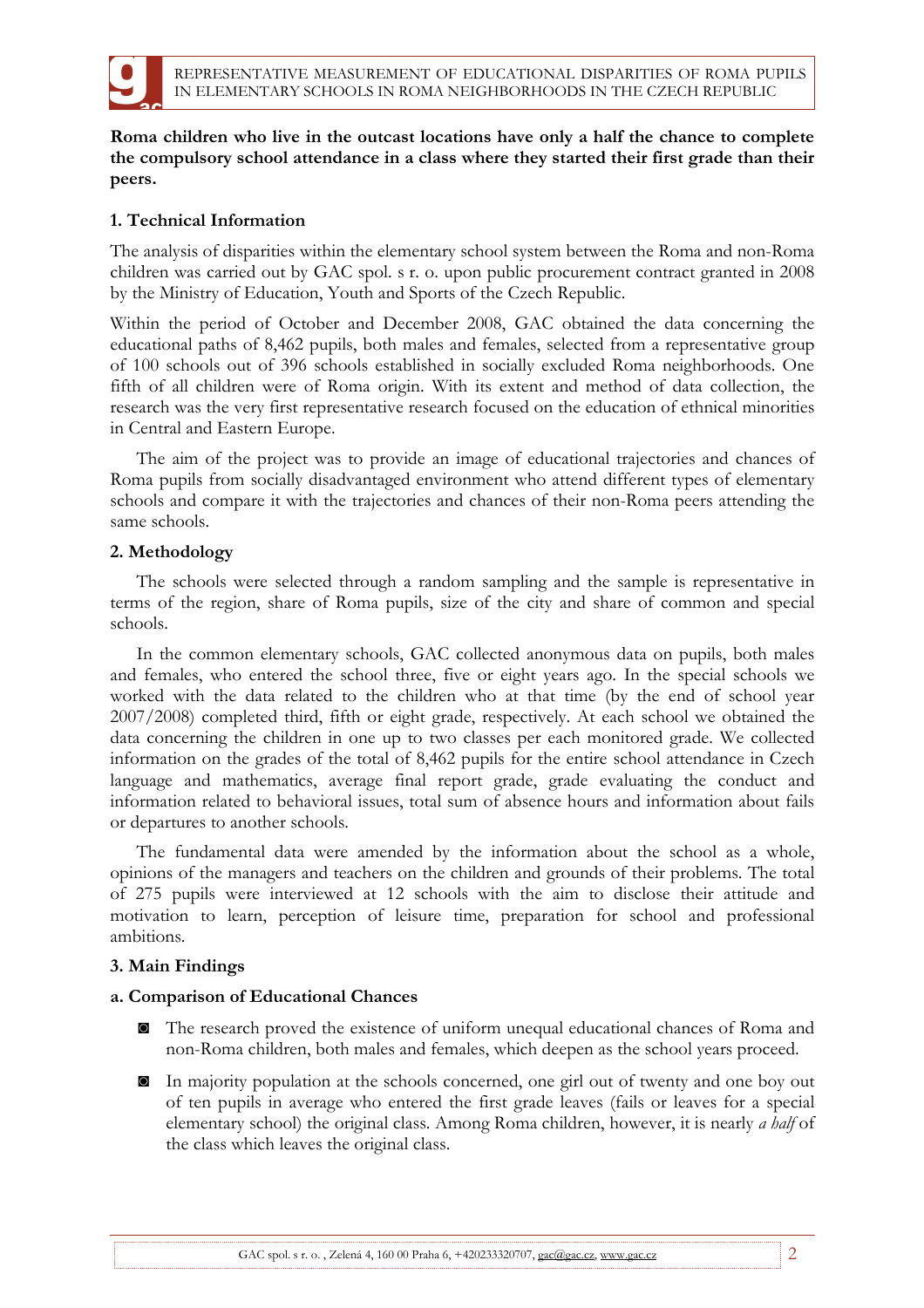- ◙ The situation is worse in Roma boys than in girls. It is even less than a half of Roma boys who have a chance to complete the school attendance in the original class.
- ◙ In Roma children, 72% attend common elementary schools (it is 92% in non-Roma children), i.e. nearly one third of all Roma children attend the schools outside the main educational stream.
- ◙ Two out of ten Roman girls and 2,4 Roma boys in average leave the common school of the main educational stream (in other girls it is one girl out of a hundred and three boys out of a hundred).
- ◙ School grades and educational chances are influenced by increased non-attendance, which are in Roma children nearly three times as higher as in their non-Roma peers, and they increase further throughout the school years.
- ◙ One of the key issue points in the educational paths of Roma children is specifically the entry to the school career and a transition into the sixth grade, when the curriculum is more complicated.
- ◙ The essential problem Roma children face in the beginning of school career is the Czech language followed at the higher grades by mathematics. The average grades of Roma children are significantly worse than those of their non-Roma peers as they cannot manage the curriculum and this situation deteriorates as the school years proceed.
- ◙ According to teachers' evaluation, one fifth of Roma children earn above-average grades. Those are the pupils who enjoy support of their parents and those from families which do not use Roma language.
- ◙ Roma children at schools with a medium share of Roma pupils (21 up to 50%) have a slightly lower chance of completing the school years in the starting class.
- ◙ Given the size of the cities, the differences are not as significant; it is a uniform figure which applies to schools in big cities as well as to schools in smaller towns.

# **b. Efficiency of the Individual Integration Instruments**

- ◙ Roma children who attended kindergartens are clearly much more successful in their educational paths. Kindergartens or preschools are attended by approximately 48% of Roma children.
- ◙ Success of children at school may be influenced by the support of an assistant. While it is only 6,5 of Roma pupils, both males and females, out of ten who survive at the original class through the third grade at schools of the main educational stream without an assistant, it is 7,5 pupils in average in classes with assistants. It could not be proved whether or not the assistant has any significant impact on reducing missed class hours.

#### **c. Opinions of the School Managements**

- ◙ It is the opinion of the majority of school management representatives that the schools are not sufficiently supported by the welfare and legislation upon which they could use sanctions in order to open space for the positive educational and school activities (school attendance, parents' motivation to send children to schools and support them).
- ◙ Most of the school managers currently see a chance of changing the situation preferentially in the exogenic aspects towards their own school, be it sanctions and pressure on to the families via the welfare or any other system, or in strengthening the educational chances through more thorough preschool preparation, higher number of

GAC spol. s r. o., Zelená 4, 160 00 Praha 6,  $+420233320707$ , gac@gac.cz, www.gac.cz 3